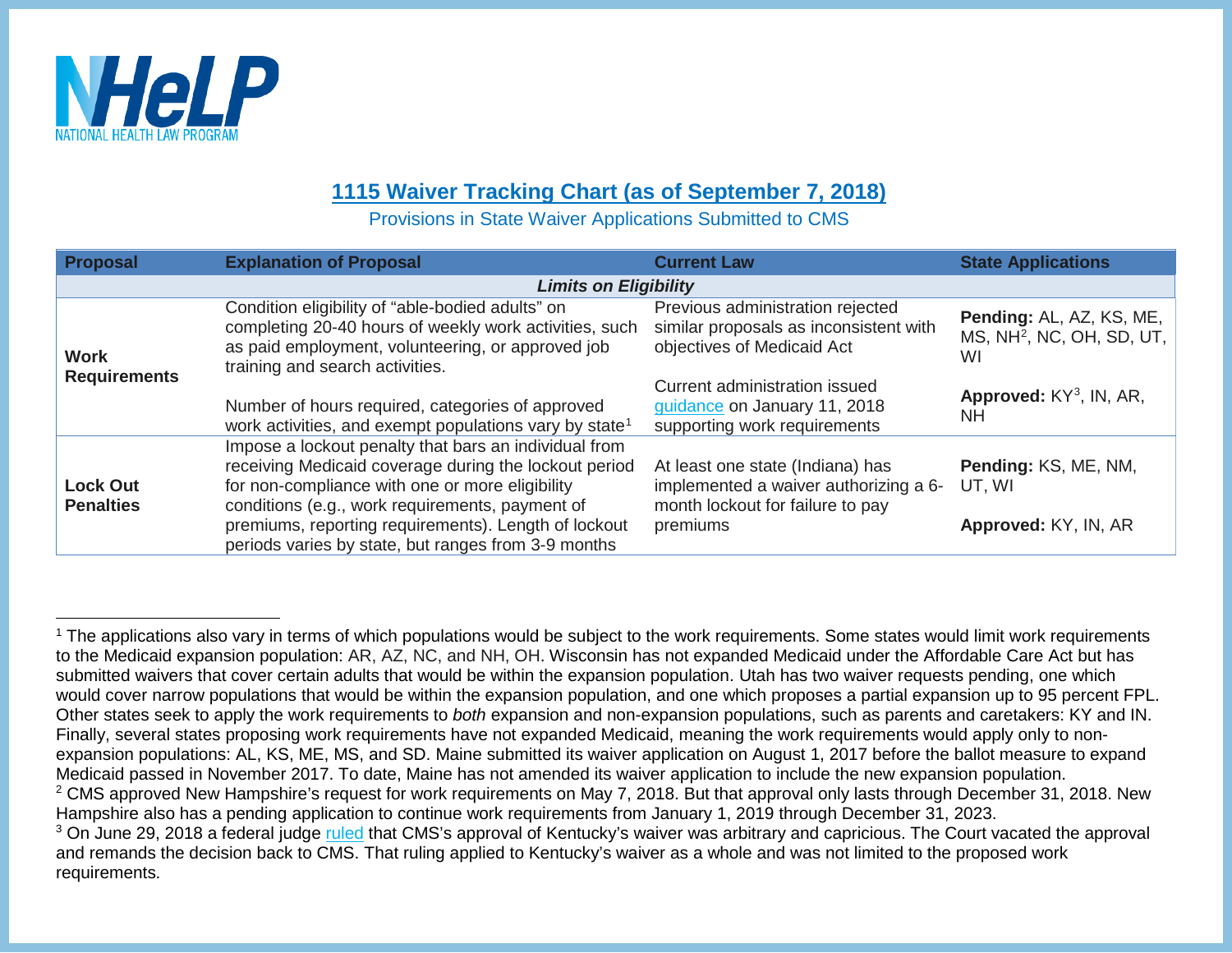<span id="page-1-0"></span>

| <b>Drug Testing</b>                                              | Require individuals to complete drug screening and<br>testing, and if test is positive, to enter treatment as a<br>condition of eligibility                                         | Not currently authorized                                                                                                                                         | Pending: WI                                                                                     |  |
|------------------------------------------------------------------|-------------------------------------------------------------------------------------------------------------------------------------------------------------------------------------|------------------------------------------------------------------------------------------------------------------------------------------------------------------|-------------------------------------------------------------------------------------------------|--|
| <b>Presumptive</b><br><b>Eligibility</b>                         | Eliminate ability of hospitals to determine an individual<br>presumptively eligible for Medicaid in order to provide<br>coverage for unforeseen medical expenses                    | Not currently authorized                                                                                                                                         | Pending: ME, UT                                                                                 |  |
| <b>Retroactive</b><br>Coverage                                   | Remove obligation of states to retroactively cover<br>medical expenses incurred in the three months prior<br>to date of application for individuals who would have<br>been eligible | Some waivers have been approved<br>as part of a broader package to<br>expand coverage and with additional<br>protections to encourage enrollment                 | Pending: AZ, ME, NH,<br>NM, FL<br>Approved: IA, KY, IN, AR,<br><b>MA</b>                        |  |
| <b>Partial Medicaid</b><br><b>Expansion</b>                      | Limit the Medicaid Expansion under the Affordable<br>Care Act to income cut offs less than 133% FPL                                                                                 | Not currently authorized                                                                                                                                         | Pending: MA, MI, UT<br>Denied: AR <sup>4</sup> , MA                                             |  |
| <b>Asset Test</b>                                                | Limit Medicaid eligibility to individuals with assets less<br>than \$5,000 in value                                                                                                 | Not currently authorized<br>The ACA eliminated the asset test for<br>certain populations and required use<br>of Modified Adjusted Gross Income<br>(MAGI) instead | Pending: ME, NH                                                                                 |  |
| <b>Transitional</b><br><b>Medical</b><br><b>Assistance (TMA)</b> | Eliminate or modify TMA, which provides six to twelve<br>months of coverage to families who become ineligible<br>for Medicaid because of increased income from<br>employment        | Not currently authorized                                                                                                                                         | Pending: KS (modify by<br>creating optional savings<br>account); NM (eliminate TMA<br>coverage) |  |
| <b>Enrollment Limits</b>                                         |                                                                                                                                                                                     |                                                                                                                                                                  |                                                                                                 |  |
| <b>Enrollment Time</b><br>Limit                                  | Impose a 6-month lockout penalty for individuals<br>enrolled in Medicaid for 48 months. Months that a<br>beneficiary is working do not count towards the 48-<br>month limit         | Not currently authorized                                                                                                                                         | Pending: WI                                                                                     |  |

 <sup>4</sup> CMS did not approve Arkansas's partial expansion request when it approved other portions of its waiver request. But CMS did not expressly deny the request either.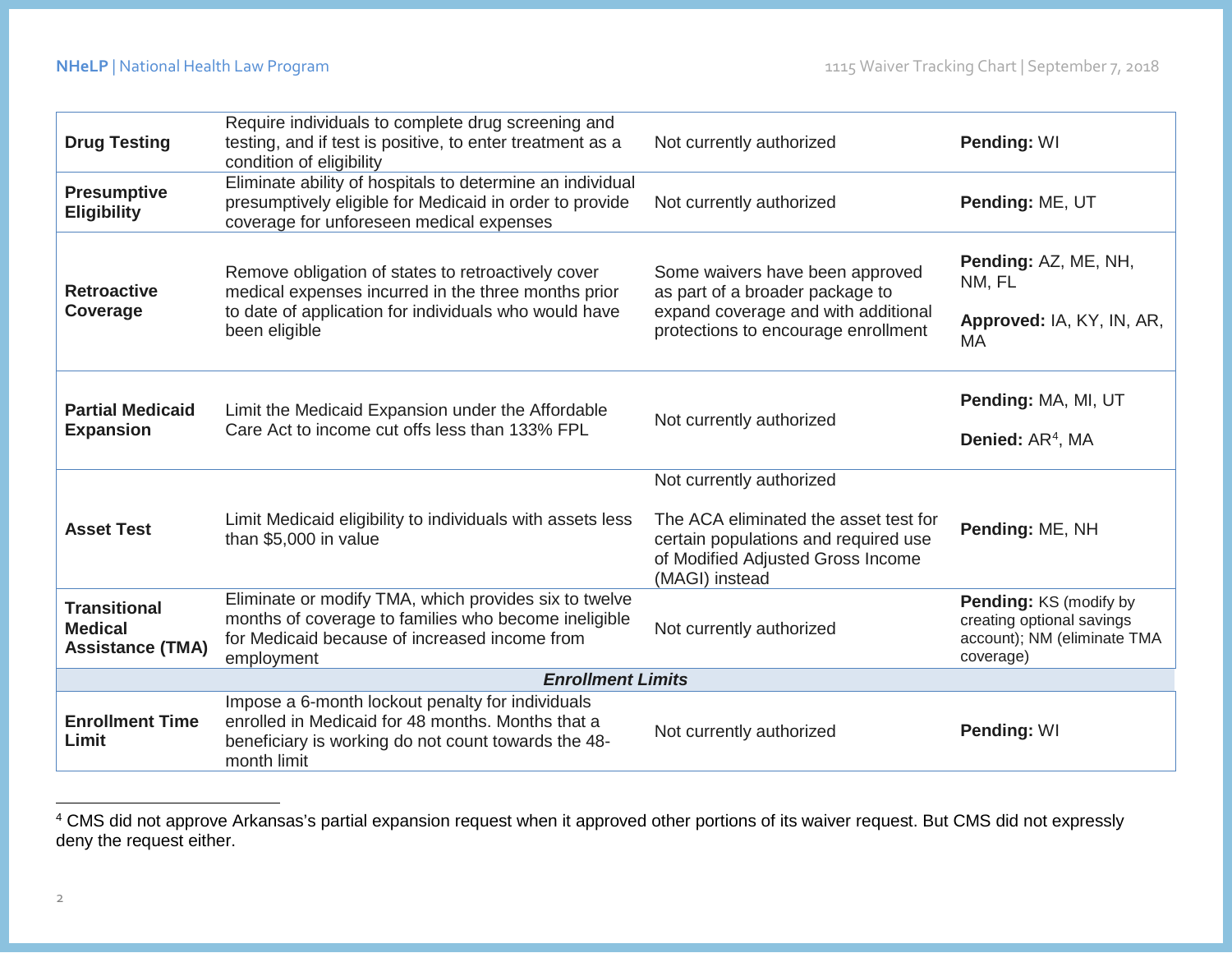| <b>Lifetime Limits</b>                                                                              | Limit total number of months an individual can receive<br>Medicaid over the course of his or her lifetime.<br>Lifetime limits vary by state, from 36 months to 60<br>months | Not currently authorized                                                                                                                                                                                                                                                                             | Pending: AZ, UT<br>Denied: KS                                                       |  |  |
|-----------------------------------------------------------------------------------------------------|-----------------------------------------------------------------------------------------------------------------------------------------------------------------------------|------------------------------------------------------------------------------------------------------------------------------------------------------------------------------------------------------------------------------------------------------------------------------------------------------|-------------------------------------------------------------------------------------|--|--|
| <b>Enrollment Cap</b>                                                                               | Limit the total number of individuals enrolled in the<br>Medicaid expansion                                                                                                 | Not currently authorized                                                                                                                                                                                                                                                                             | Pending: UT                                                                         |  |  |
|                                                                                                     | <b>Benefit Reductions</b>                                                                                                                                                   |                                                                                                                                                                                                                                                                                                      |                                                                                     |  |  |
| <b>Non-Emergency</b><br><b>Medical</b><br><b>Transportation</b>                                     | Eliminate coverage of non-emergency medical<br>transportation                                                                                                               | Some states have received waivers of<br>this provision in the past.                                                                                                                                                                                                                                  | Pending: AZ, MA<br>Approved: KY, IN                                                 |  |  |
| <b>Early and</b><br>Periodic,<br>Screening,<br><b>Diagnostic and</b><br><b>Treatment</b><br>(EPSDT) | Eliminate requirements to cover comprehensive<br>preventive and treatment services for children under<br>age 21                                                             | At least one state (Oregon) has<br>received a waiver of EPSDT<br>requirements as part of a<br>comprehensive waiver package, and<br>another state (Utah) recently received<br>a waiver of EPSDT for 19 and 20 year<br>olds as part of a limited substance<br>use/mental health waiver.                | Pending: UT (for 19 and<br>20 year-olds), NM (for 19<br>and 20 year-olds)           |  |  |
| <b>Restricted</b><br><b>Formulary</b>                                                               | Limit covered pharmaceuticals to a closed formulary<br>covering only one drug per therapeutic class                                                                         | Not currently authorized                                                                                                                                                                                                                                                                             | <b>Pending: AZ</b><br>Denied: MA                                                    |  |  |
| <b>Increased Costs for Beneficiaries</b>                                                            |                                                                                                                                                                             |                                                                                                                                                                                                                                                                                                      |                                                                                     |  |  |
| <b>Premiums for</b><br><b>Individuals</b><br>< 150% FPL                                             | Charge monthly premiums for Medicaid coverage for<br>individuals with incomes from 0% to 150% FPL.<br>Amounts charged vary by state, but range up to<br>\$37.50 per month   | Medicaid statute prohibits premiums on<br>this low income population, but allows<br>some premiums for populations with<br>incomes above 150% FPL<br>In the past, some states have obtained<br>waivers to impose certain premiums on<br>these low-income populations. (e.g.,<br>Indiana and Michigan) | Pending: ME, NC, NM,<br>WI, MI (extension of<br>current waiver)<br>Approved: KY, IN |  |  |